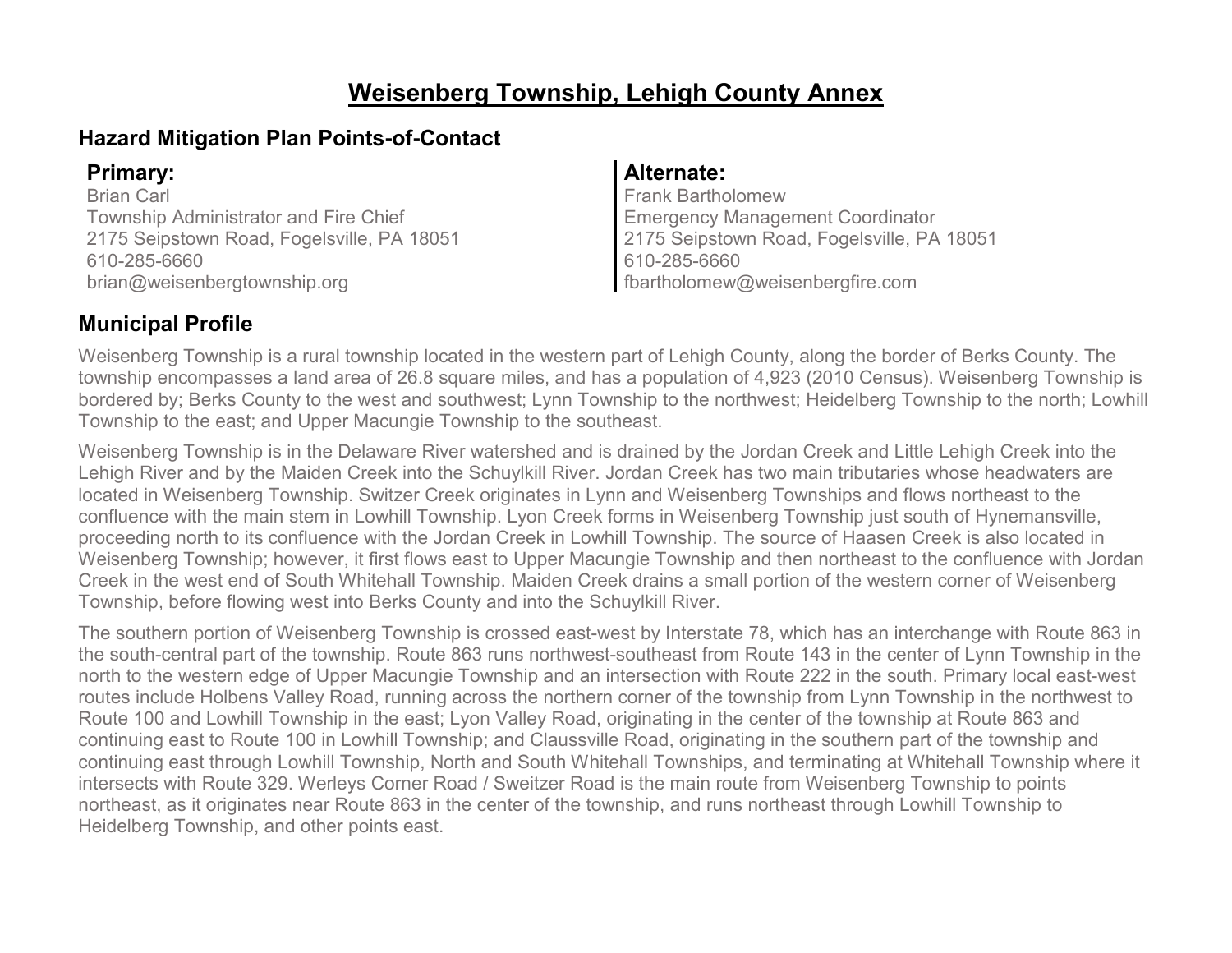### **Municipal Participation**

1. Identify municipal stakeholders to be involved in the planning process such as, floodplain administrator, public works, emergency management, engineers, planners, etc., and include their specific role in the process.

Tony Werley, Road master / Supervisor Role: Public Works

Chris Noll, Engineer Role: Floodplain data

Brian Carl, Administrator and Fire Chief

Role: coordinating, emergency response, pre-planning, hazard identification

Frank Bartholomew, Emergency Management Coordinator Role: coordinating, emergency response, pre-planning, hazard identification

2. Identify community stakeholders such as; neighborhood groups, religious groups, major employers / businesses, etc., that will be informed and / or involved in the planning process and describe how they will be involved.

Evacuation Points and Public Education Cornerstone Living Northwestern School District Churches – Weisenberg, Cornerstone, Lighthouse, Ziegels, Seiberlingsville Emergency Response

Weisenberg Volunteer Fire Department Cetronia EMS Pennsylvania State Police

3. Describe how the public **will be engaged** in the current planning process examples, newsletters, social media, etc., **and how they were engaged** since the 2013 Hazard Mitigation Plan.

**Newsletters Website** Information posted at public places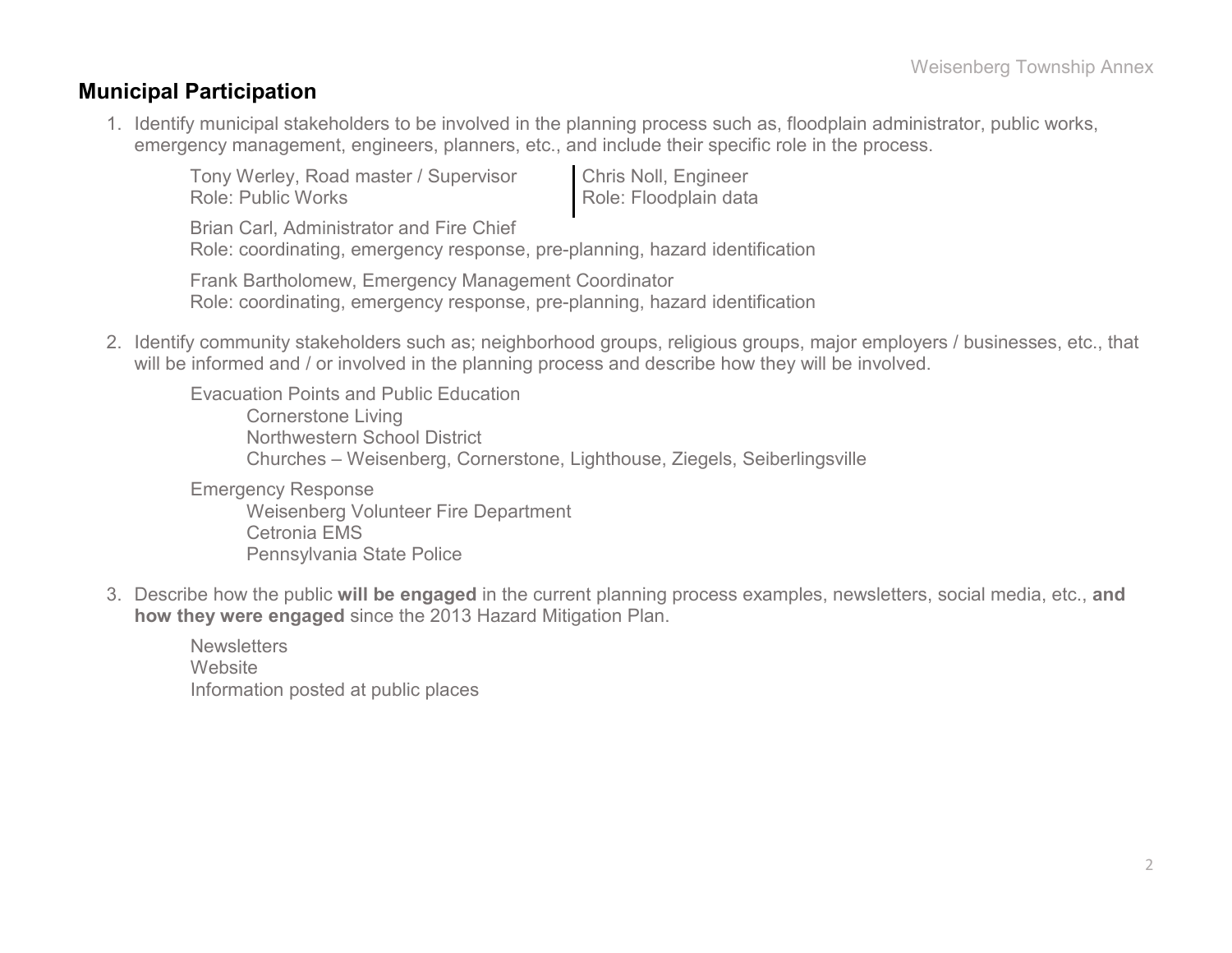# **Compliance with the National Flood Insurance Program (NFIP)**

| <b>Topic</b>                                                                                                                                      | Identify source of information, if<br>different from the one listed.  | <b>Additional Comments</b>                                    |
|---------------------------------------------------------------------------------------------------------------------------------------------------|-----------------------------------------------------------------------|---------------------------------------------------------------|
| <b>1. Staff Resources</b>                                                                                                                         |                                                                       |                                                               |
| Is the Community Floodplain Administrator (FPA) or NFIP Coordinator certified?                                                                    | <b>Community FPA</b>                                                  | <b>No</b>                                                     |
| Is floodplain management an auxiliary function?                                                                                                   | <b>Community FPA</b>                                                  | Yes                                                           |
| Provide an explanation of NFIP administration services (e.g., permit review, GGIS,<br>education or outreach, inspections, engineering capability) | <b>Community FPA</b>                                                  | Application and plot plans are<br>reviewed against FEMA maps. |
| What are the barriers to running an effective NFIP program in the community, if any?                                                              | <b>Community FPA</b>                                                  | N/A                                                           |
| 2. Compliance History                                                                                                                             |                                                                       |                                                               |
| Is the community in good standing with the NFIP?                                                                                                  | State NFIP Coordinator, FEMA NFIP<br>Specialist, or community records | Yes                                                           |
| Are there any outstanding compliance issues (i.e., current violations)?                                                                           |                                                                       | No?                                                           |
| When was the most recent Community Assistance Visits (CAV) or Community<br><b>Assistance Contact (CAC)?</b>                                       |                                                                       | I just called FEMA to discuss<br>required info.               |
| Is a CAV or CAC scheduled or needed?                                                                                                              |                                                                       | <b>No</b>                                                     |
| 3. Regulation                                                                                                                                     |                                                                       |                                                               |
| When did the community enter the NFIP?                                                                                                            | <b>NFIP Community Status Book</b>                                     | 10/15/1985                                                    |
| Are the Flood Insurance Rate Maps (FIRMs) digital or paper?<br>How are residents assisted with mapping?                                           | <b>Community FPA</b>                                                  | Paper / Online                                                |
| Do floodplain regulations meet or exceed FEMA or State minimum requirements?<br>If so, in what ways?                                              | <b>Community FPA</b>                                                  | Meet, based on ordinance<br>requirements and amendments       |
| Describe the permitting process                                                                                                                   | Community FPA, State, FEMA NFIP                                       | Permit applied for - maps checked                             |
| <b>4. Insurance Summary</b>                                                                                                                       |                                                                       |                                                               |
| How many NFIP policies are in the community?<br>What is the total premium and coverage?                                                           | State NFIP Coordinator or<br><b>FEMA NFIP Specialist</b>              | $\gamma$                                                      |
| How many claims have been paid in the community? What is the total amount of<br>paid claims? How many substantial damage claims have there been?  | FEMA NFIP or<br><b>Insurance Specialist</b>                           | $\mathcal{P}$                                                 |
| How many structures are exposed to flood risk within the community?                                                                               | <b>Community FPA or GIS Analyst</b>                                   | Info unavailable                                              |
| Describe any areas of flood risk with limited NFIP policy coverage                                                                                | Community FPA or<br><b>FEMA Insurance Specialist</b>                  | ? We typically do not have flooding<br>in the township.       |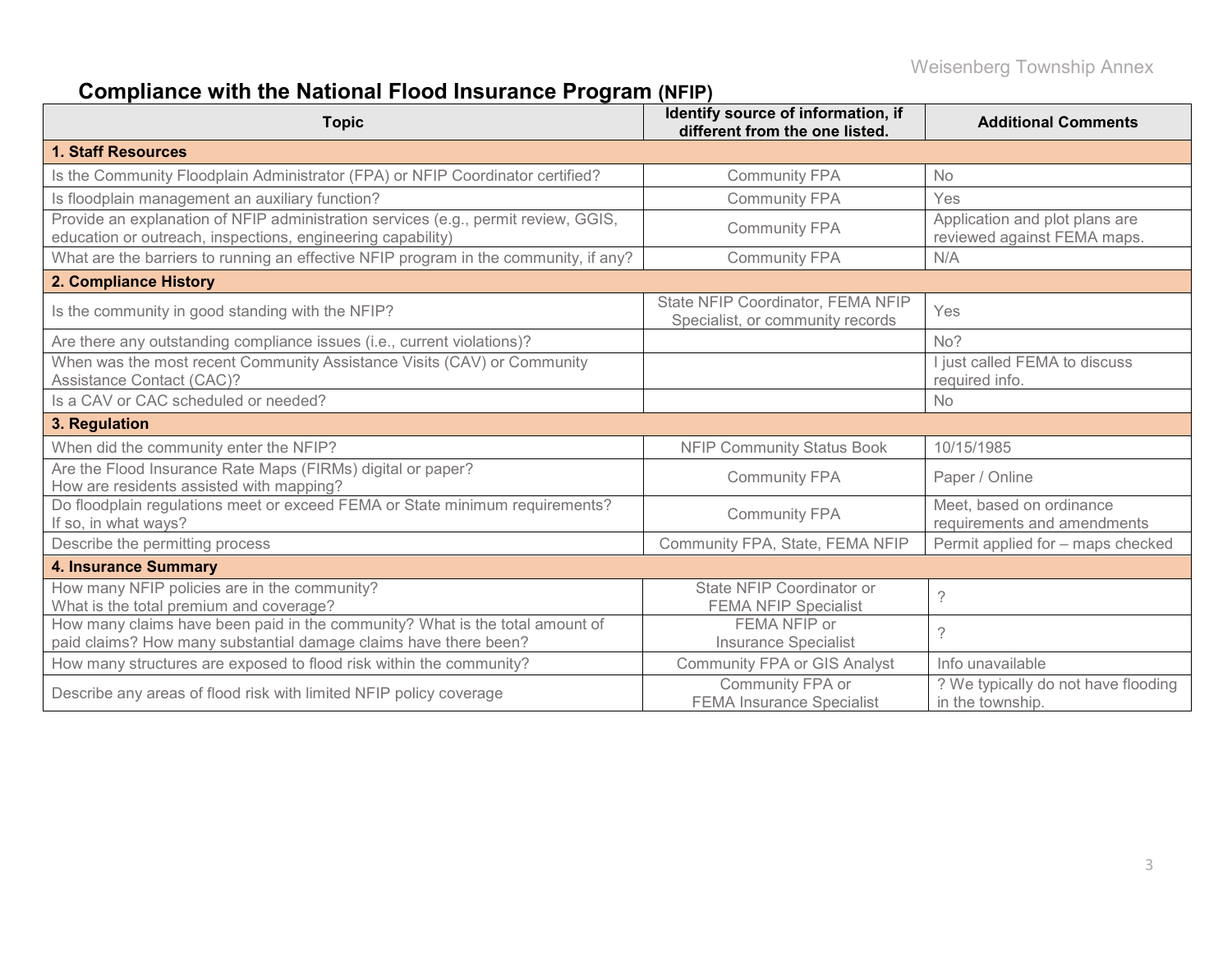### **Compliance with the National Flood Insurance Program (NFIP) –** *continued*

| <b>Topic</b>                                                                            | Identify source of information, if<br>different from the one listed.     | <b>Additional Comments</b> |  |
|-----------------------------------------------------------------------------------------|--------------------------------------------------------------------------|----------------------------|--|
| 5. Community Rating System (CRS)                                                        |                                                                          |                            |  |
| Does the community participate in CRS?                                                  | Community FPA, State, or FEMA NFIP   No                                  |                            |  |
| If so, what is the community's CRS Class Ranking?                                       | Flood Insurance Manual<br>(http://www.fema.gov/floodinsurancemanual.gov) | N/A                        |  |
| What categories and activities provide CRS points and how can the Class be<br>improved? |                                                                          | N/A                        |  |
| Does the plan include CRS planning requirements?                                        | Community FPA, FEMA CRS<br>Coordinator, or ISO representative            | N/A                        |  |

### **Community Assets**

Community assets are defined to include anything that is important to the character as well as the function of a community, and can be described in four categories, they are; people, economy, natural environment and built environment. Please identify the community assets and location under each category.

#### **1. People**

 Concentrations of vulnerable populations such as the elderly, physically or mentally disabled, non-English speaking, and the medically or chemically dependent.

Circle of Seasons School

Weisenberg Elementary School Cornerstone Living Assisted Living

 Types of visiting populations where large numbers of people are concentrated such as visitors for special events and students.

Students at two elementary schools

#### **2. Economy**

Major employers, primary economic sectors such as agriculture and commercial centers where losses would have a severe impact on the community.

Schools Farms and vineyards throughout township Township property and fire station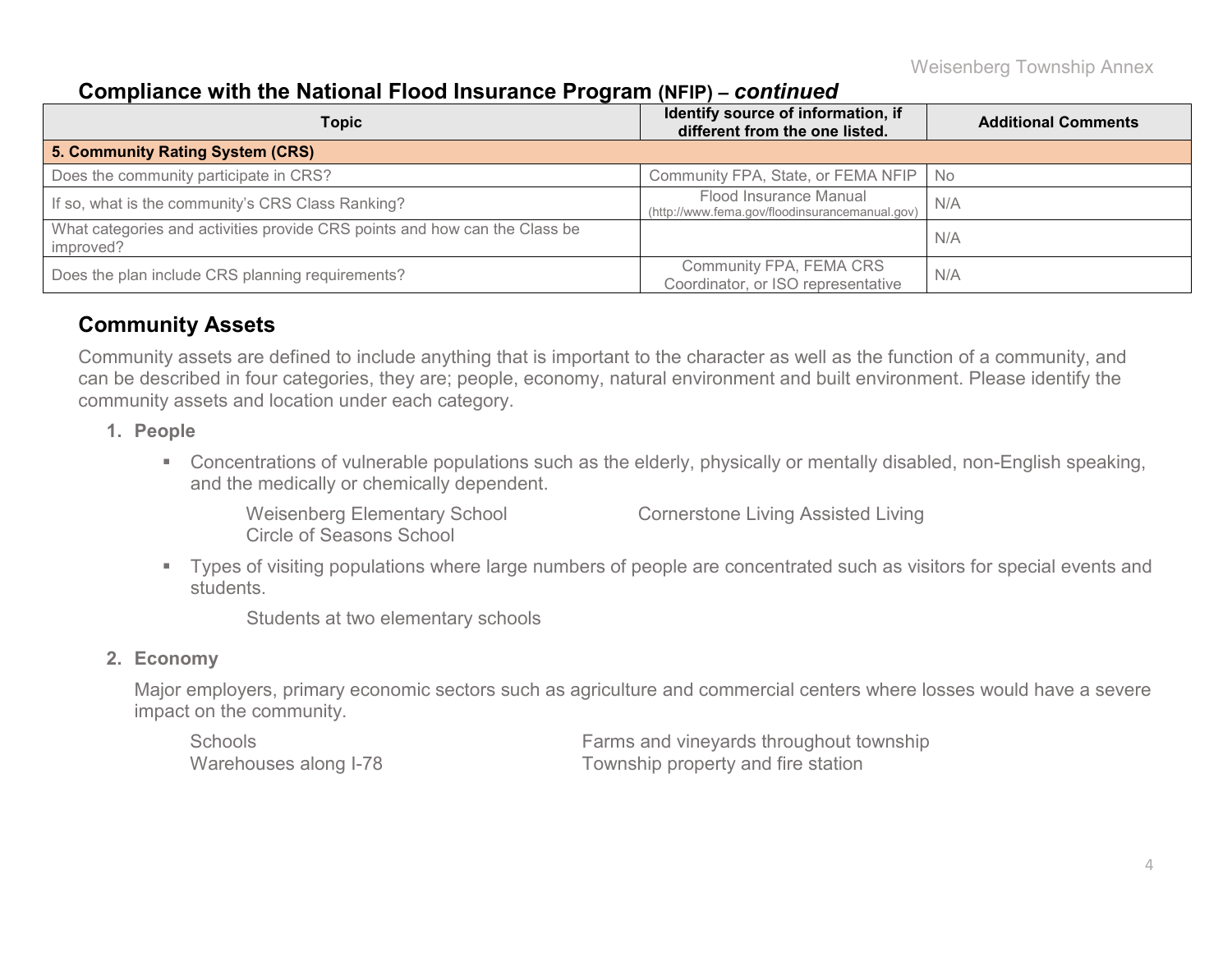### **Community Assets –** *continued*

**3. Natural Environment**

Those areas / features that can provide protective functions that reduce the magnitude of hazard events such as, wetlands or riparian areas, and other environmental features important to protect.

| <b>Hassen Creek</b> | Schafer Run                       |
|---------------------|-----------------------------------|
| Iron Run            | <b>Switzer Creek</b>              |
| Lyon Creek          | Misc, unnamed waters and wetlands |
| <b>Mill Creek</b>   |                                   |

### **4. Built Environment**

 Existing structures such as, concentrations of buildings that may be more vulnerable to hazards based on location, age, construction type and / or condition of use.

N/A

**Infrastructure systems such as water and wastewater facilities, power utilities, transportation systems,** communication systems, energy pipelines and storage.

I-78 **I-78 Arcadia Treatment Plant (Lehigh County Authority)** 

Met-Ed Substation

 High potential loss facilities such as, dams, locations that house hazardous materials, military and / or civilian defense installations.

N/A

 Critical facilities such as, hospitals, medical facilities, police and fires stations, emergency operations centers, shelters, schools and airports / heliports.

| Weisenberg Fire Station          | <b>Weisenberg Elementary School</b> |
|----------------------------------|-------------------------------------|
| <b>Circles of Seasons School</b> | <b>Cornerstone Living</b>           |

Cultural / historical resources such as, museums, parks, stadiums, etc.

Weisenberg / Lowhill Historically Society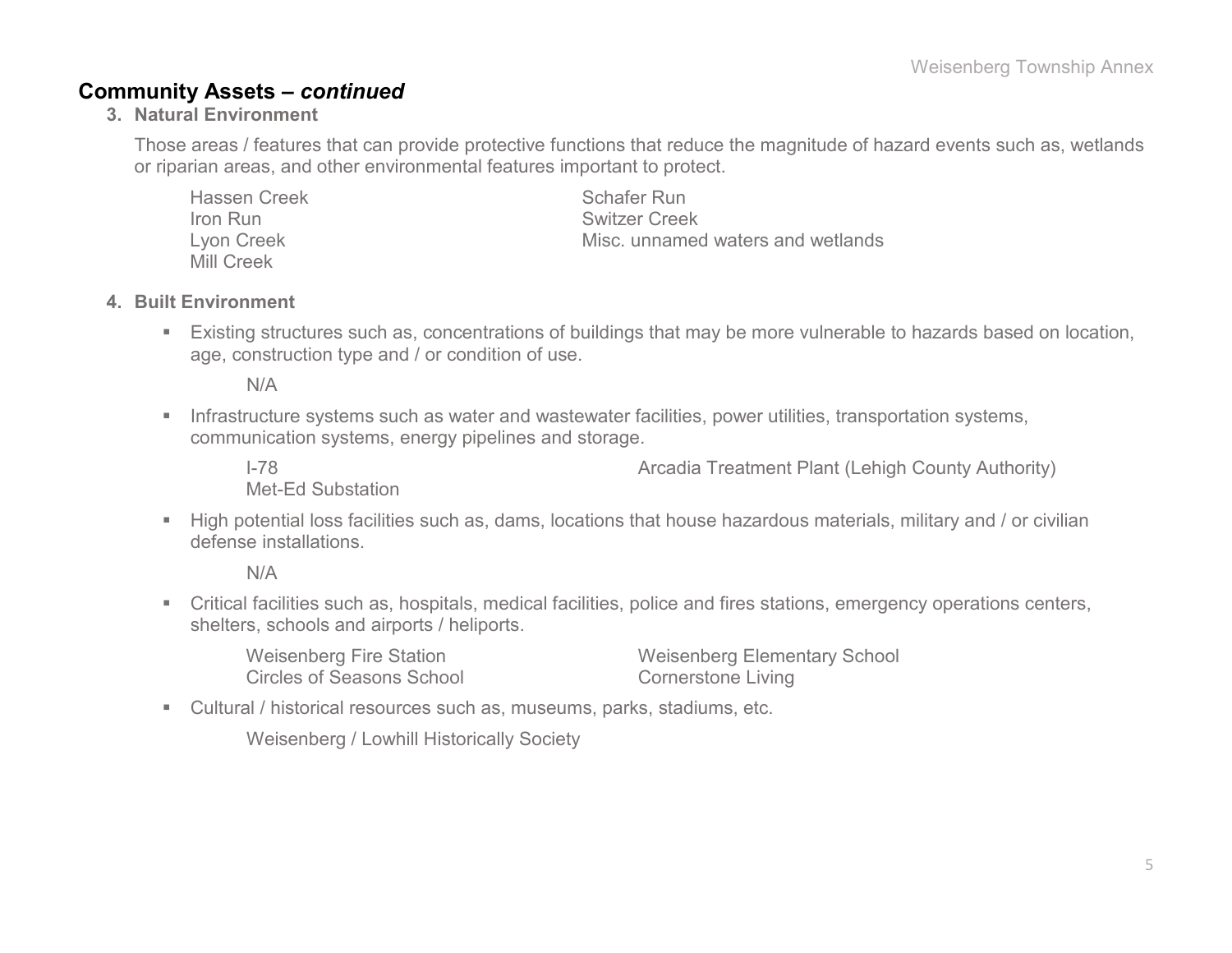# **Capability Assessment**

|                      |                                                                            |                         | <b>Status</b>                                         |                      |                                                     | <b>Effect on</b><br><b>Hazard Loss</b>                 |                                                               | Has the 2013                                                                                            | How can                                                                    |                                      |
|----------------------|----------------------------------------------------------------------------|-------------------------|-------------------------------------------------------|----------------------|-----------------------------------------------------|--------------------------------------------------------|---------------------------------------------------------------|---------------------------------------------------------------------------------------------------------|----------------------------------------------------------------------------|--------------------------------------|
| Capability           | <b>Regulatory</b><br>$\checkmark$ Tools<br><b>Programs</b><br>$\checkmark$ | Place<br>$\overline{=}$ | <b>Date</b><br><b>Adopted</b><br>or<br><b>Updated</b> | Development<br>Under | Department /<br><b>Agency</b><br><b>Responsible</b> | <b>Reduction:</b><br>-Supports<br>-Neutral<br>-Hinders | <b>Change since</b><br>2013 Plan?<br>+ Positive<br>- Negative | <b>Plan been</b><br>integrated<br>into the<br><b>Regulatory</b><br><b>Tool/Program</b><br>? If so, how? | these<br>capabilities<br>be expanded<br>and improved<br>to reduce<br>risk? | <b>Additional</b><br><b>Comments</b> |
|                      | Comprehensive Plan                                                         | $\mathsf X$             | 5/9/2005                                              |                      | Administration                                      |                                                        | $+$                                                           |                                                                                                         |                                                                            |                                      |
|                      | Capital Improvement Plan                                                   | $\times$                |                                                       |                      | Administration                                      |                                                        | $+$                                                           |                                                                                                         |                                                                            |                                      |
|                      | Economic Development Plan                                                  |                         |                                                       |                      |                                                     |                                                        |                                                               |                                                                                                         |                                                                            |                                      |
|                      | <b>Continuity of Operations Plan</b>                                       |                         |                                                       |                      |                                                     |                                                        |                                                               |                                                                                                         |                                                                            |                                      |
|                      | Stormwater Management Plan /<br>Ordinance                                  | $\overline{X}$          | 1/5/1989<br>4/2/2001                                  |                      | Administration                                      |                                                        | $+$                                                           |                                                                                                         |                                                                            |                                      |
|                      | Open Space Management Plan<br>(or Parks/Rec., Greenways Plan)              | $\times$                | 6/8/2009                                              |                      | Administration                                      |                                                        | $+$                                                           |                                                                                                         |                                                                            |                                      |
|                      | <b>Natural Resource Protection Plan</b>                                    |                         |                                                       |                      |                                                     |                                                        |                                                               |                                                                                                         |                                                                            |                                      |
| Regulatory           | <b>Transportation Plan</b>                                                 |                         |                                                       |                      |                                                     |                                                        |                                                               |                                                                                                         |                                                                            |                                      |
|                      | <b>Historic Preservation Plan</b>                                          |                         |                                                       |                      |                                                     |                                                        |                                                               |                                                                                                         |                                                                            |                                      |
|                      | Floodplain Management Plan                                                 | $\overline{\mathsf{X}}$ | 3/11/2                                                |                      | Administration                                      |                                                        |                                                               |                                                                                                         |                                                                            |                                      |
|                      | <b>Farmland Preservation</b>                                               | $\times$                |                                                       |                      |                                                     |                                                        |                                                               |                                                                                                         |                                                                            | Lehigh County                        |
| Planning &           | <b>Evacuation Plan</b>                                                     |                         |                                                       |                      |                                                     |                                                        |                                                               |                                                                                                         |                                                                            |                                      |
|                      | Disaster Recovery Plan                                                     |                         |                                                       |                      |                                                     |                                                        |                                                               |                                                                                                         |                                                                            |                                      |
| $\ddot{\phantom{0}}$ | <b>Hazard Mitigation Plan</b>                                              | $\mathsf X$             | 8/12/13                                               |                      |                                                     |                                                        |                                                               | N/A                                                                                                     |                                                                            |                                      |
|                      | <b>Emergency Operations Plan</b>                                           | $\times$                | 10/8/12                                               |                      |                                                     |                                                        |                                                               |                                                                                                         |                                                                            |                                      |
|                      | <b>Zoning Regulations</b>                                                  | $\times$                | 2/8/16                                                |                      |                                                     |                                                        |                                                               |                                                                                                         |                                                                            |                                      |
|                      | <b>Floodplain Regulations</b>                                              | X                       | 3/11/2                                                |                      |                                                     |                                                        |                                                               |                                                                                                         |                                                                            |                                      |
|                      | <b>NFIP Participation</b>                                                  | X                       | 10/15/85                                              |                      |                                                     |                                                        |                                                               |                                                                                                         |                                                                            |                                      |
|                      | <b>Building Code</b>                                                       | X                       | 5/10/4                                                |                      |                                                     |                                                        |                                                               |                                                                                                         |                                                                            |                                      |
|                      | Fire Code                                                                  |                         |                                                       |                      |                                                     |                                                        |                                                               |                                                                                                         |                                                                            |                                      |
|                      | Other                                                                      |                         |                                                       |                      |                                                     |                                                        |                                                               |                                                                                                         |                                                                            |                                      |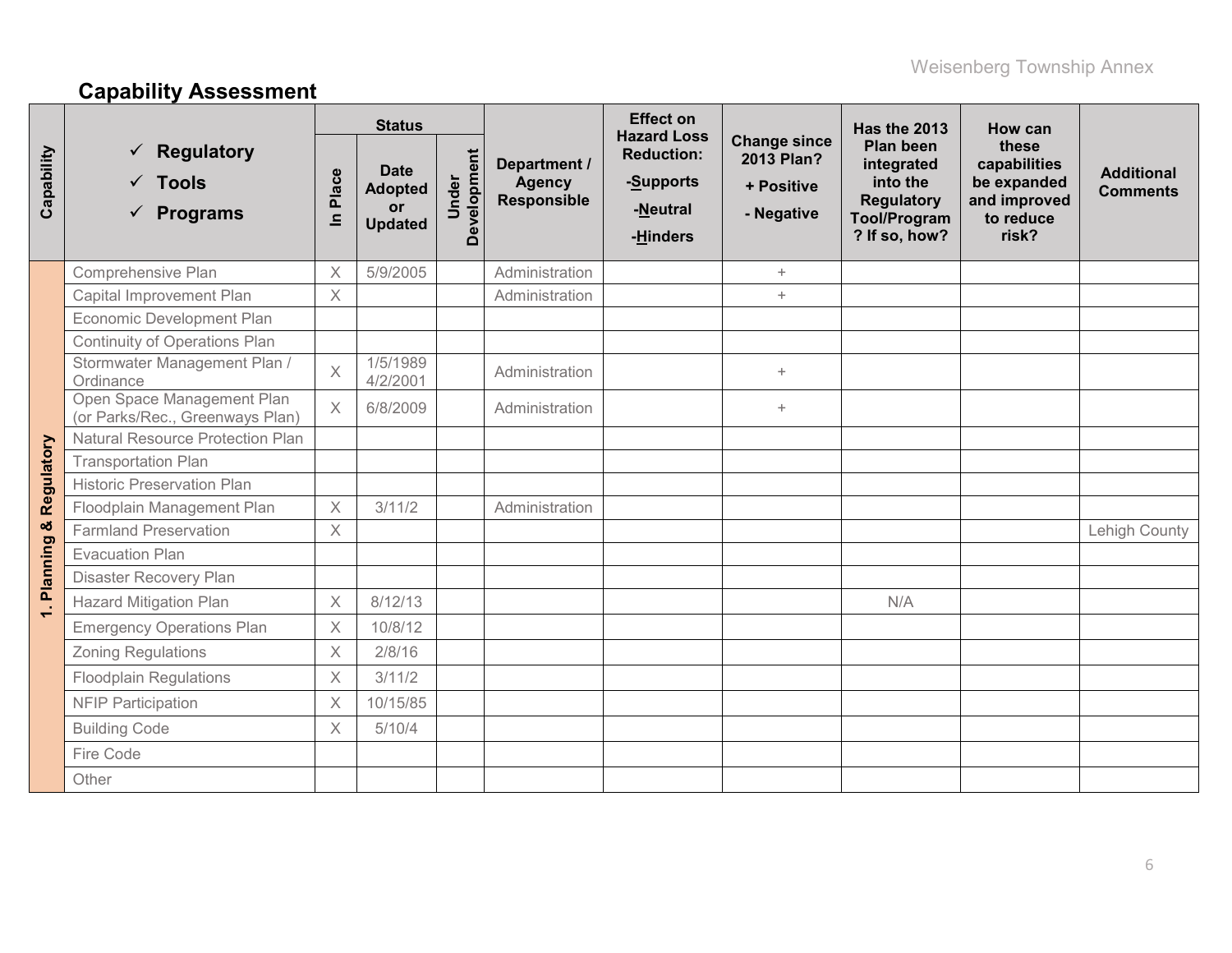# **Capability Assessment –** *continued*

| Capability              | <b>Staff</b><br>$\checkmark$<br><b>Personnel</b><br>$\checkmark$<br><b>Resources</b><br>✓                                        | <b>Yes</b> | <b>No</b> | <b>Department / Agency</b>         | <b>Change since</b><br><b>2013 Plan?</b><br>+ Positive<br>- Negative | How can these<br>capabilities be<br>expanded and<br>improved to<br>reduce risk? | <b>Additional</b><br><b>Comments</b> |
|-------------------------|----------------------------------------------------------------------------------------------------------------------------------|------------|-----------|------------------------------------|----------------------------------------------------------------------|---------------------------------------------------------------------------------|--------------------------------------|
|                         | Planners (with land use / land development knowledge)                                                                            |            |           |                                    |                                                                      |                                                                                 |                                      |
|                         | Planners or engineers (with natural and / or human-caused<br>hazards knowledge)                                                  |            |           |                                    |                                                                      |                                                                                 |                                      |
| echnology               | Engineers or professionals trained in building and / or<br>infrastructure construction practices (including building inspectors) | $\times$   |           | Administration                     | Same                                                                 |                                                                                 |                                      |
| ⊢<br>ೲ                  | <b>Emergency Manager</b>                                                                                                         | X          |           | Administration                     | Same                                                                 |                                                                                 |                                      |
|                         | Floodplain administrator / manager                                                                                               |            |           |                                    |                                                                      |                                                                                 |                                      |
|                         | Land surveyors                                                                                                                   | X          |           | Administration                     | Same                                                                 |                                                                                 |                                      |
|                         | Staff familiar with the hazards of the community                                                                                 | X          |           | <b>Administration/Public Works</b> | Same                                                                 |                                                                                 |                                      |
| dministrative           | Personnel skilled in Geographical Information Systems (GIS) and /<br>or FEMA's HAZUS program                                     |            |           | Administration                     | Same                                                                 |                                                                                 |                                      |
| ⋖<br>$\dot{\mathbf{a}}$ | Grant writers or fiscal staff to handle large / complex grants                                                                   | X          |           | Administration                     | Same                                                                 |                                                                                 |                                      |
|                         | Other                                                                                                                            |            |           |                                    |                                                                      |                                                                                 |                                      |

| Capability         |                                                         | <b>Yes</b> | <b>No</b> | Department /<br><b>Agency</b> | <b>Change since</b><br>2013 Plan?<br>+ Positive<br>- Negative | How can these<br>capabilities be<br>expanded and<br>improved to<br>reduce risk? | <b>Additional</b><br><b>Comments</b> |
|--------------------|---------------------------------------------------------|------------|-----------|-------------------------------|---------------------------------------------------------------|---------------------------------------------------------------------------------|--------------------------------------|
|                    | Capital improvement programming                         |            | Χ         |                               |                                                               |                                                                                 |                                      |
| 8                  | <b>Community Development Block Grants (CDBG)</b>        |            | Χ         |                               |                                                               |                                                                                 |                                      |
|                    | Special purposes taxes                                  |            | Χ         |                               |                                                               |                                                                                 |                                      |
| Resourc            | Gas / Electricity utility fees                          |            | X         |                               |                                                               |                                                                                 |                                      |
|                    | Water / Sewer fees                                      |            | Χ         |                               |                                                               |                                                                                 |                                      |
|                    | Stormwater utility fees                                 |            | Χ         |                               |                                                               |                                                                                 |                                      |
| Financial          | Development impact fees                                 |            |           |                               |                                                               |                                                                                 | Project specific                     |
|                    | General obligation, revenue, and / or special tax bonds |            | Χ         |                               |                                                               |                                                                                 |                                      |
| $\dot{\mathbf{c}}$ | Partnering arrangements or intergovernmental agreements | X          |           |                               |                                                               |                                                                                 |                                      |
|                    | Other                                                   |            |           |                               |                                                               |                                                                                 |                                      |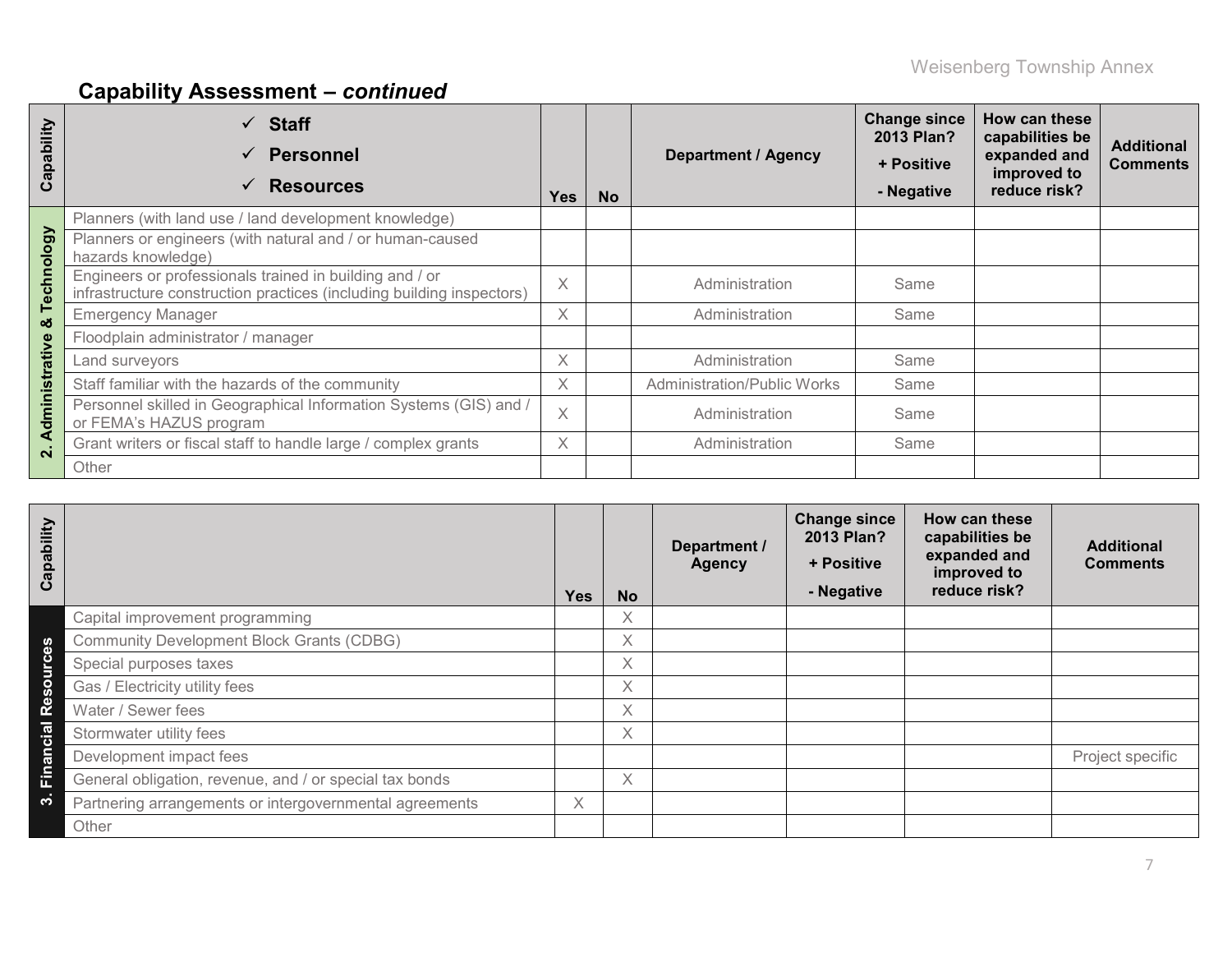# **Capability Assessment –** *continued*

| Capability                             | Program<br>$\checkmark$<br>Organization                                                                                                                           | <b>Yes</b> | <b>No</b> | Department /<br><b>Agency</b>                                                          | <b>Change since</b><br>2013 Plan?<br>+ Positive<br>- Negative | How can these<br>capabilities be<br>expanded and<br>improved to<br>reduce risk? | <b>Additional</b><br><b>Comments</b> |
|----------------------------------------|-------------------------------------------------------------------------------------------------------------------------------------------------------------------|------------|-----------|----------------------------------------------------------------------------------------|---------------------------------------------------------------|---------------------------------------------------------------------------------|--------------------------------------|
|                                        | <b>Firewise Communities Certification</b>                                                                                                                         |            |           |                                                                                        |                                                               |                                                                                 |                                      |
|                                        | <b>StormReady Certification</b>                                                                                                                                   |            |           |                                                                                        |                                                               |                                                                                 |                                      |
| <b>Outreach</b><br>ಯ<br>Education<br>4 | Natural disaster or safety-related school programs                                                                                                                |            |           | Fire Department<br>/ Emergency<br>Management<br>Coordinator                            | same                                                          | More \$                                                                         |                                      |
|                                        | Ongoing public education or information programs such as,<br>responsible water use, fire safety, household preparedness, and<br>environmental education.          | $\times$   |           | <b>Fire Department</b><br>/ Administration /<br>Emergency<br>Management<br>Coordinator | same                                                          | More \$                                                                         |                                      |
|                                        | Public-private partnership initiatives addressing disaster related<br>issues.                                                                                     |            |           | <b>Fire Department</b><br>/ Administration /<br>Emergency<br>Management<br>Coordinator | same                                                          | More \$                                                                         |                                      |
|                                        | Local citizen groups or non-profit organizations focused on<br>environmental protection, emergency preparedness, access and<br>functional needs populations, etc. |            |           | Fire Department<br>/ Admin                                                             | same                                                          | More \$                                                                         |                                      |
|                                        | Other                                                                                                                                                             |            |           |                                                                                        |                                                               |                                                                                 |                                      |

| ξĪ                             |                                | <b>Degree of Capability</b> |                 |             | Change since the 2013 Hazard<br><b>Mitigation Plan?</b> | <b>Additional Comments</b> |  |
|--------------------------------|--------------------------------|-----------------------------|-----------------|-------------|---------------------------------------------------------|----------------------------|--|
| යි                             |                                | Limited                     | <b>Moderate</b> | <b>High</b> | If so, how?                                             |                            |  |
| だ                              | <b>Planning and Regulatory</b> |                             |                 | Χ           | No                                                      |                            |  |
| ு<br>生                         | Administrative and Technical   |                             |                 | X           | No                                                      |                            |  |
| $\overline{8}$<br>Ŵ<br>က် ဖွဲ့ | Financial                      |                             |                 | X           | No                                                      |                            |  |
|                                | <b>Education and Outreach</b>  |                             | Χ               |             | No                                                      |                            |  |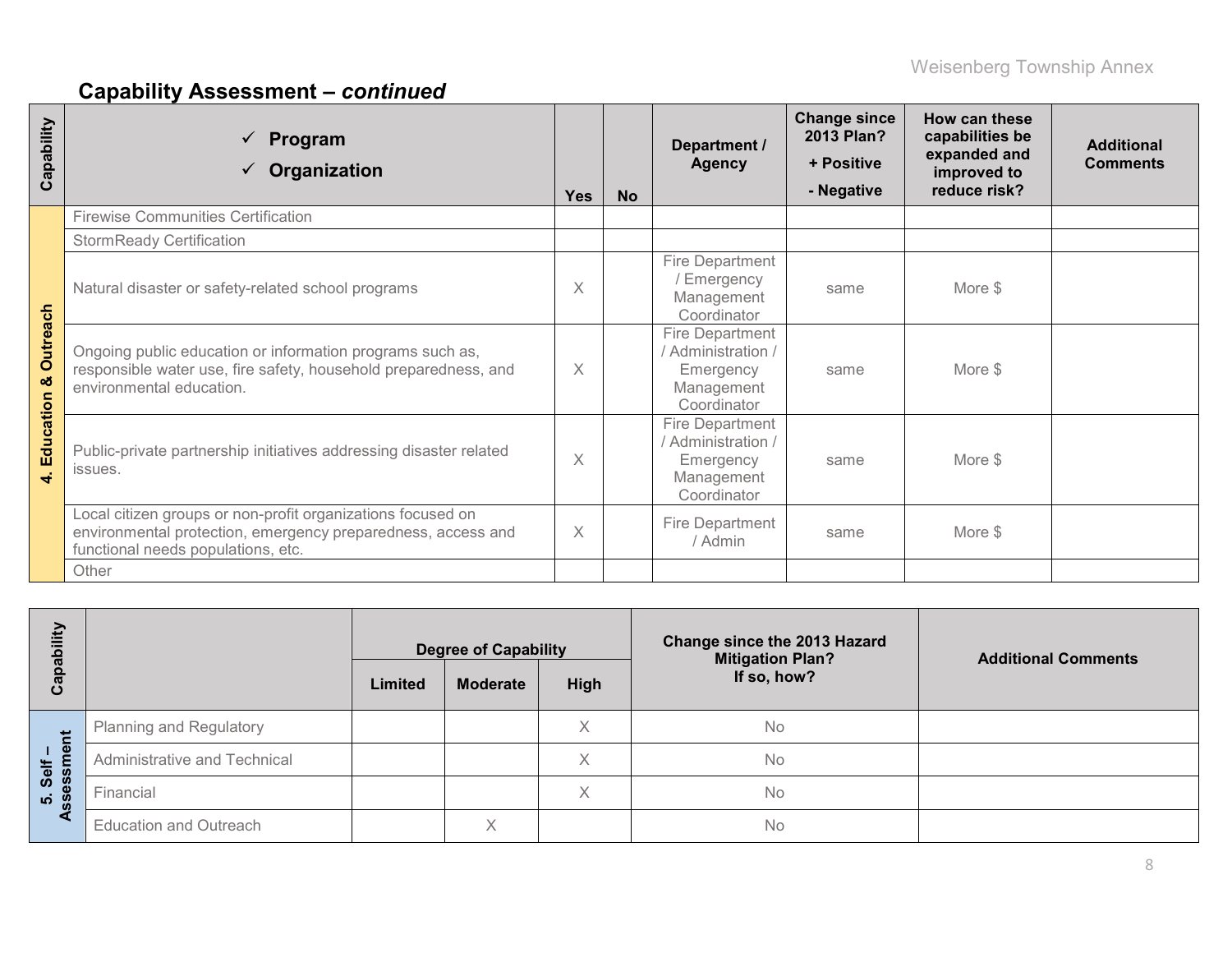# **Known or Anticipated Future Development / Redevelopment**

| Development /<br><b>Property Name</b> | Type of Development   Number of Structures | <b>Location</b> | <b>Known Hazard Zone</b> | <b>Description / Status</b> |
|---------------------------------------|--------------------------------------------|-----------------|--------------------------|-----------------------------|
| None                                  |                                            |                 |                          |                             |

# **Natural & Non-Natural Event History Specific to Weisenberg Township**

| <b>Type of Event and Date(s)</b>        | <b>FEMA Disaster #</b><br>(if applicable) | Local Damage(s) or Loss(es)                                |  |  |  |  |
|-----------------------------------------|-------------------------------------------|------------------------------------------------------------|--|--|--|--|
| Winter Storm Jonas - 1/2016             | DR-4267-PA                                | Heavy snow and drifting                                    |  |  |  |  |
| Pennsylvania COVID-19 Pandemic - 1/2020 | DR-4506-PA                                | Emergency Protective measures to combat COVID-19 Pandemic. |  |  |  |  |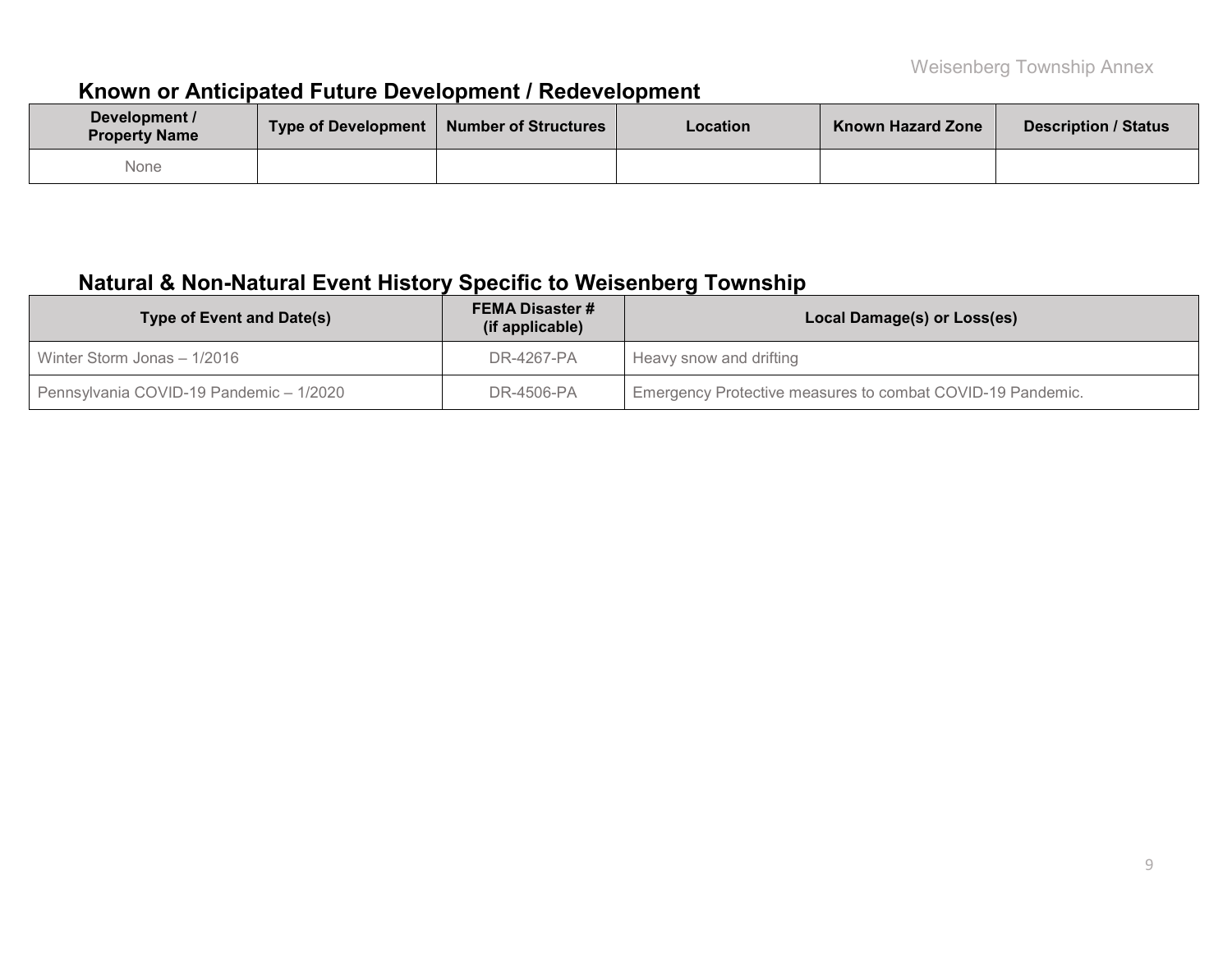### **2013 Municipal Action Plan Status**

|                         |                                                                                                                                                                                                                                                                                                                                                                                                                                                                                                                                                                                                                                                                                                  |                                                      |                          | <b>Status</b> |           |              |                            |
|-------------------------|--------------------------------------------------------------------------------------------------------------------------------------------------------------------------------------------------------------------------------------------------------------------------------------------------------------------------------------------------------------------------------------------------------------------------------------------------------------------------------------------------------------------------------------------------------------------------------------------------------------------------------------------------------------------------------------------------|------------------------------------------------------|--------------------------|---------------|-----------|--------------|----------------------------|
|                         | <b>Existing Mitigation Action</b><br>(from 2013 Hazard Mitigation Plan)                                                                                                                                                                                                                                                                                                                                                                                                                                                                                                                                                                                                                          | $\overline{\phantom{0}}$<br>No Progress /<br>Unknown | Progress<br>$\mathbf{a}$ | Continuous    | Completed | Discontinued | <b>Additional Comments</b> |
|                         | Maintain fleet of vehicles and equipment to handle anticipated emergency response                                                                                                                                                                                                                                                                                                                                                                                                                                                                                                                                                                                                                |                                                      |                          | $\times$      |           |              |                            |
| $\overline{2}$          | Maintain compliance with and good-standing in the NFIP including adoption and enforcement<br>of floodplain management requirements (e.g. regulating all new and substantially improved<br>construction in Special Hazard Flood Areas), floodplain identification and mapping, and flood<br>insurance outreach to the community. Further, continue to meet and/or exceed the minimum<br>NFIP standards and criteria through the following NFIP- related continued compliance actions<br>identified below.                                                                                                                                                                                         |                                                      |                          | X             |           |              |                            |
| 3                       | Conduct and facilitate community and public education and outreach for residents and<br>businesses to include, but not be limited to, the following to promote and effect natural hazard<br>risk reduction:<br>Provide and maintain links to the HMP website, and regularly post notices on the Township<br>homepage(s) referencing the HMP webpages.<br>Work with neighborhood associations, civic and business groups to disseminate information<br>on flood insurance and the availability of mitigation grant funding. Provide community<br>members with training opportunities on Basic Emergency Preparedness, Hazard Mitigation<br>and Community Emergency Response Team (CERT) Training. |                                                      |                          | X             |           |              |                            |
| $\overline{\mathbf{4}}$ | Continue to support the implementation, monitoring, maintenance, and updating of this Plan,<br>as defined in Section 7.0                                                                                                                                                                                                                                                                                                                                                                                                                                                                                                                                                                         |                                                      |                          | $\times$      |           |              |                            |
| 5                       | Complete the ongoing updates of the Comprehensive Emergency Management Plans                                                                                                                                                                                                                                                                                                                                                                                                                                                                                                                                                                                                                     |                                                      |                          | $\times$      |           |              |                            |
| $6\phantom{a}$          | Create/enhance/ maintain mutual aid agreements with neighboring communities (Heidelberg,<br>Lynn and Weisenberg) for continuity of operations.                                                                                                                                                                                                                                                                                                                                                                                                                                                                                                                                                   |                                                      |                          | X             |           |              |                            |
| $\overline{7}$          | Identify and develop agreements with entities that can provide support with<br>FEMA/PEMA paperwork after disasters; qualified damage assessment personnel - Improve<br>post-disaster capabilities - damage assessment; FEMA/PEMA paperwork compilation,<br>submissions, record-keeping                                                                                                                                                                                                                                                                                                                                                                                                           |                                                      |                          | $\times$      |           |              |                            |
| 8                       | Work with regional agencies (i.e. County and PEMA) to help develop damage assessment<br>capabilities at the local level through such things as training programs, certification of qualified<br>individuals (e.g. code officials, floodplain managers, engineers).                                                                                                                                                                                                                                                                                                                                                                                                                               |                                                      |                          | X             |           |              |                            |

#### **Notes:**

- **1.** Actions not carried through to the 2018 Action Plan are so noted.
- **2.** To maintain National Flood Insurance Program (NFIP) compliance, actions related to the NFIP were carried through to the 2018 Action Plan even if identified by the municipality as completed.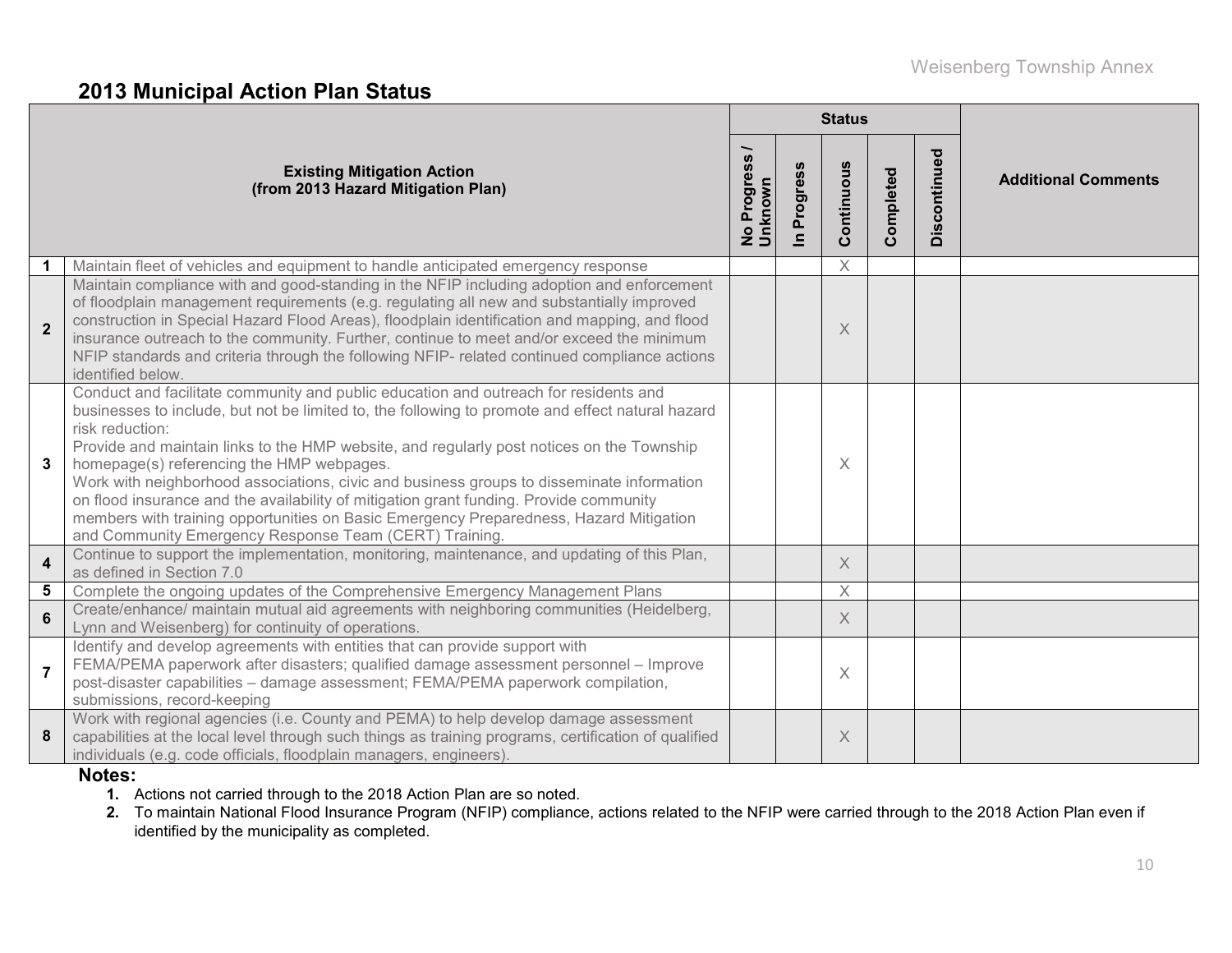# **2018 Mitigation Action Plan**

| <b>Mitigation Action</b> |                                                                                                                                                                                                                                                                                                                                                                                                                                                                                                                                                                                                                                                                                                                                          | <b>Mitigation</b><br><b>Technique</b><br>Category | Hazard(s)<br><b>Addressed</b> | <b>Priority</b><br>(H/M/L) | <b>Estimated</b><br>Cost | <b>Potential</b><br><b>Funding</b> | <b>Lead Agency</b><br>/ Department                                                                                               | Implementation<br><b>Schedule</b> | <b>Applies to</b><br>New and / or<br><b>Existing</b><br><b>Structures</b> |
|--------------------------|------------------------------------------------------------------------------------------------------------------------------------------------------------------------------------------------------------------------------------------------------------------------------------------------------------------------------------------------------------------------------------------------------------------------------------------------------------------------------------------------------------------------------------------------------------------------------------------------------------------------------------------------------------------------------------------------------------------------------------------|---------------------------------------------------|-------------------------------|----------------------------|--------------------------|------------------------------------|----------------------------------------------------------------------------------------------------------------------------------|-----------------------------------|---------------------------------------------------------------------------|
| 1                        | Maintain fleet of vehicles and<br>equipment to handle anticipated<br>emergency response                                                                                                                                                                                                                                                                                                                                                                                                                                                                                                                                                                                                                                                  | Structure &<br>Infrastructure                     | All                           | High                       |                          | Township<br><b>Budget</b>          | Township                                                                                                                         | Ongoing                           | N/A                                                                       |
| $\mathbf{2}$             | Maintain compliance with and good<br>standing in the NFIP including<br>adoption and enforcement of<br>floodplain management requirements<br>(e.g. regulating all new and<br>substantially improved construction in<br>Special Hazard Flood Areas),<br>floodplain identification and mapping,<br>and flood insurance outreach to the<br>community. Further, continue to meet<br>and/or exceed the minimum NFIP<br>standards and criteria through the<br>following NFIP- related continued<br>compliance actions identified below.                                                                                                                                                                                                         | Local plans<br>&<br>Regulations                   | Flood                         | High                       | $Low -$<br>Medium        | Municipal<br><b>Budget</b>         | Municipality<br>(via Municipal<br>Engineer/NFIP<br>Floodplain<br>Administrator)<br>with support<br>from PEMA,<br><b>ISO FEMA</b> | Ongoing                           | New &<br>Existing                                                         |
| 3                        | Conduct and facilitate community and<br>public education and outreach for<br>residents and businesses to include,<br>but not be limited to, the following to<br>promote and effect natural hazard<br>risk reduction: Provide and maintain<br>links to the HMP website, and<br>regularly post notices on the<br>Township homepage(s) referencing<br>the HMP webpages. Work with<br>neighborhood associations, civic and<br>business groups to disseminate<br>information on flood insurance and<br>the availability of mitigation grant<br>funding. Provide community<br>members with training opportunities<br>on Basic Emergency Preparedness,<br><b>Hazard Mitigation and Community</b><br>Emergency Response Team (CERT)<br>Training. | Education &<br>Awareness                          | All Hazards                   | High                       | Low-<br>Medium           | Municipal<br><b>Budget</b>         | Municipality<br>with support<br>from Planning<br>Partners,<br>PEMA, FEMA                                                         | Short-term                        | N/A                                                                       |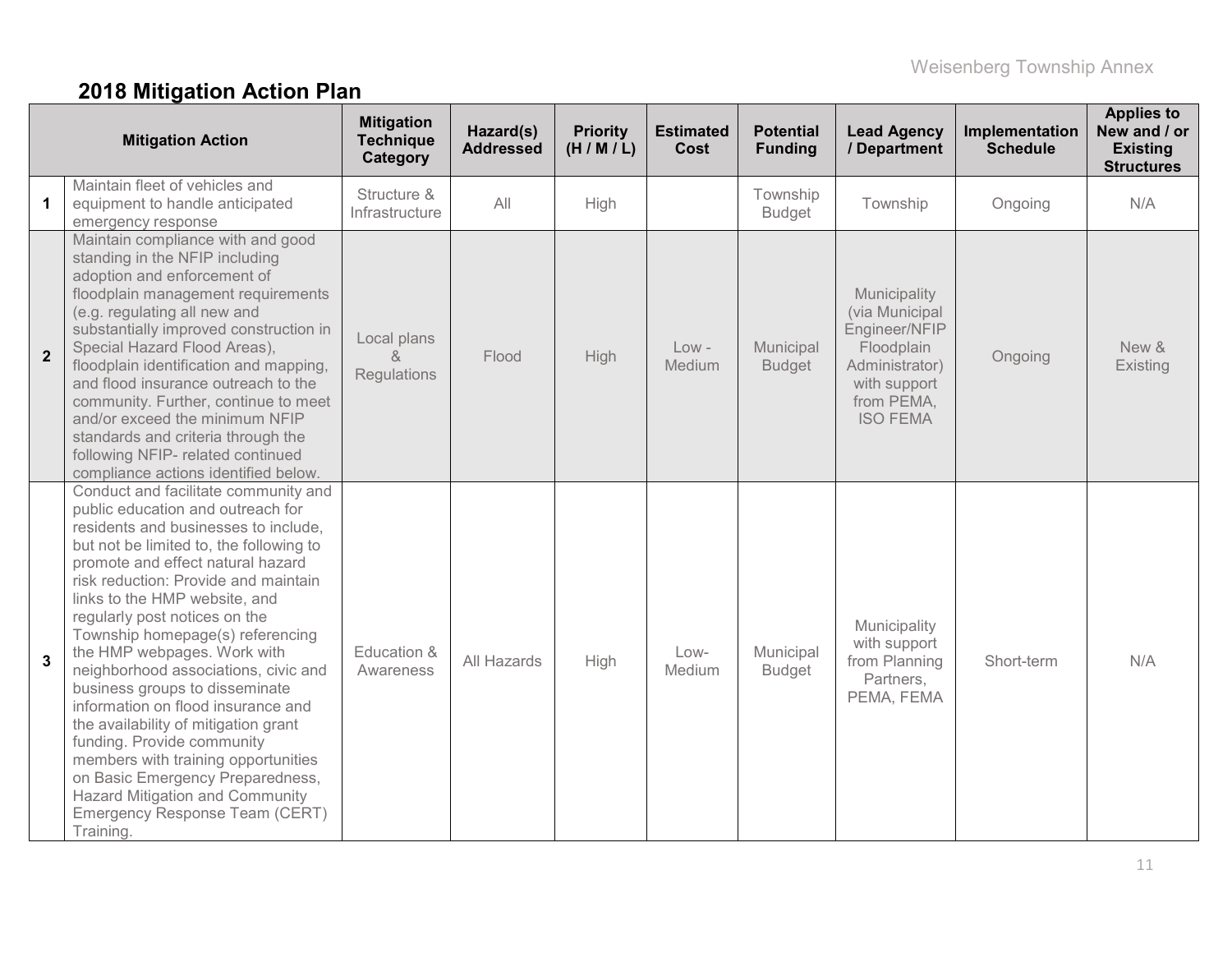# **2018 Mitigation Action Plan –** *continued*

| <b>Mitigation Action</b> |                                                                                                                                                                                                                                                                                   | <b>Mitigation</b><br><b>Technique</b><br>Category | Hazard(s)<br><b>Addressed</b> | <b>Priority</b><br>(H/M/L) | <b>Estimated</b><br>Cost                  | <b>Potential</b><br><b>Funding</b>                                                                        | <b>Lead Agency</b><br>/ Department                                                                                                                                        | Implementation<br><b>Schedule</b>       | <b>Applies to</b><br>New and / or<br><b>Existing</b><br><b>Structures</b> |
|--------------------------|-----------------------------------------------------------------------------------------------------------------------------------------------------------------------------------------------------------------------------------------------------------------------------------|---------------------------------------------------|-------------------------------|----------------------------|-------------------------------------------|-----------------------------------------------------------------------------------------------------------|---------------------------------------------------------------------------------------------------------------------------------------------------------------------------|-----------------------------------------|---------------------------------------------------------------------------|
| $\overline{\mathbf{4}}$  | Continue to support the<br>implementation, monitoring,<br>maintenance, and updating of this<br>Plan, as defined in Section 7.0                                                                                                                                                    | All<br>Categories                                 | All Hazards                   | High                       | $Low -$<br>High (for<br>5-year<br>update) | Municipal<br>Budget,<br>possibly<br><b>FEMA</b><br>Mitigation<br>Grant<br>Funding for<br>5-year<br>update | Municipality<br>(via mitigation<br>planning point<br>of contacts)<br>with support<br>from Planning<br>Partners<br>(through their<br>Points of<br>Contact),<br><b>PEMA</b> | Ongoing                                 | New &<br>Existing                                                         |
| 5                        | Complete the ongoing updates of the<br><b>Comprehensive Emergency</b><br><b>Management Plans</b>                                                                                                                                                                                  | Local plans<br>$\alpha$<br>Regulations            | All Hazards                   | High                       | Low                                       | Municipal<br><b>Budget</b>                                                                                | Municipality<br>with support<br>from PEMA                                                                                                                                 | Ongoing                                 | New &<br>Existing                                                         |
| 6                        | Create/enhance/maintain mutual aid<br>agreements with neighboring<br>communities (Heidelberg, Lynn and<br>Weisenberg) for continuity of<br>operations.                                                                                                                            | All<br>Categories                                 | All Hazards                   | High                       | Low                                       | Municipal<br><b>Budget</b>                                                                                | Municipality w/<br>support from<br>Surrounding<br>municipalities<br>and County                                                                                            | Ongoing                                 | New &<br>Existing                                                         |
| $\overline{7}$           | Develop and maintain capabilities to<br>process FEMA/PEMA paperwork<br>after disasters; qualified damage<br>assessment personnel - Improve<br>post-disaster capabilities - damage<br>assessment; FEMA/PEMA paperwork<br>compilation, submissions, record<br>keeping.              | Education<br>& Awareness                          | All Hazards                   | Medium                     | Medium                                    | Municipal<br>budget                                                                                       | Municipality<br>with support<br>from County,<br>PEMA, FEMA                                                                                                                | Short-term                              | N/A                                                                       |
| 8                        | Work with regional agencies (i.e.<br>County and PEMA) to help develop<br>damage assessment capabilities at<br>the local level through such things as<br>training programs, certification of<br>qualified individuals (e.g. code<br>officials, floodplain managers,<br>engineers). | Education<br>& Awareness                          | All Hazards                   | Medium                     | Medium                                    | Municipal<br>budget,<br><b>FEMA</b><br>HMA grant<br>programs                                              | Municipality<br>with support<br>from County,<br><b>PEMA</b>                                                                                                               | Short-term<br>(depending on<br>funding) | N/A                                                                       |